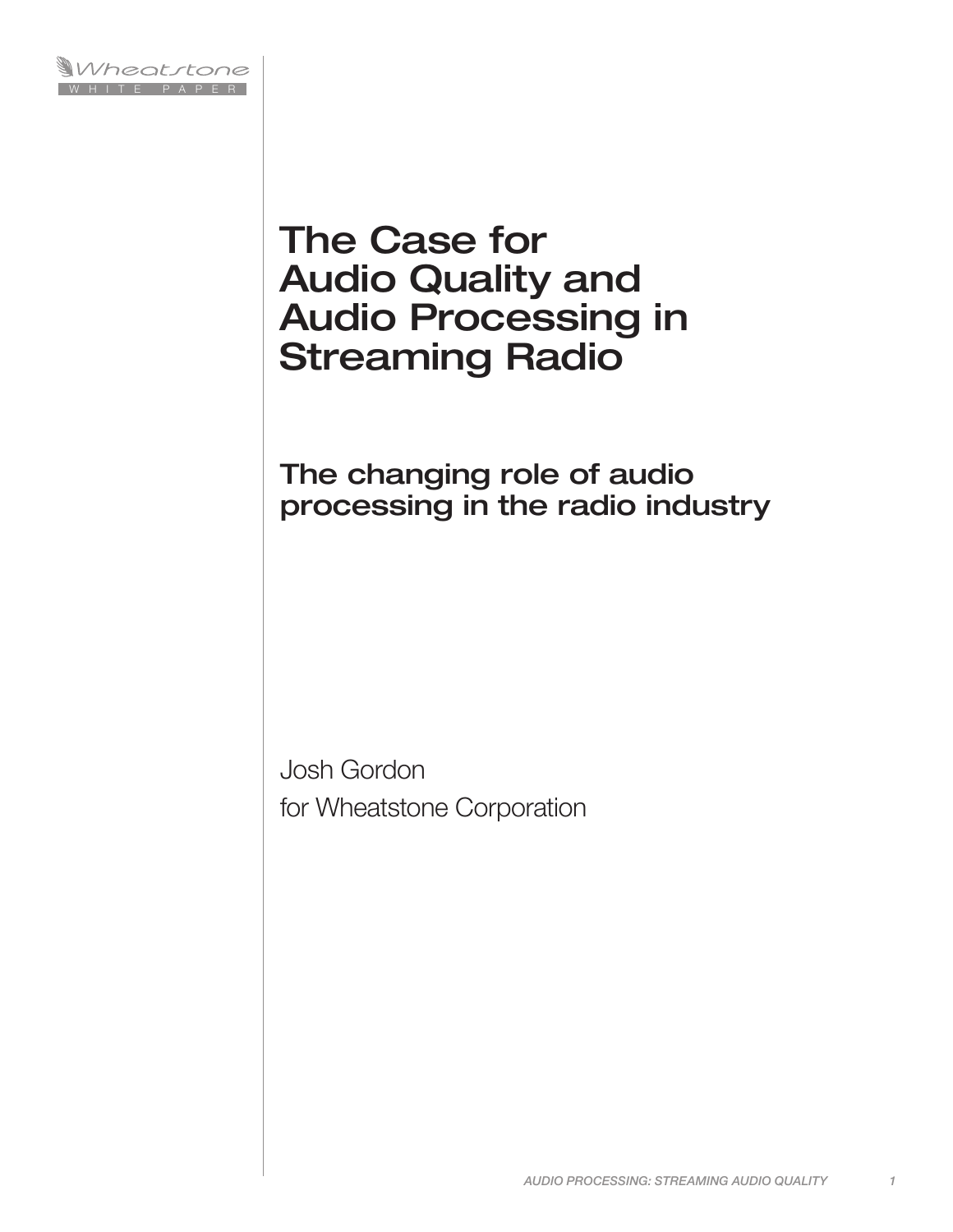In 2011, about 40% of the new cars sold in the United States could connect to wireless data networks, enabling drivers to listen to Internet radio stations. And that number is going up. At the January 2012 Consumer Electronics Show, Ford, Subaru and Honda [announced](http://news.consumerreports.org/cars/2012/01/ces-2012-ford-subaru-honda-add-internet-radio-integration.html) plans to put Internet radio capability into their cars as well. Increasingly more car makers are adding these features because they are following consumer demand, especially the demand of younger car buyers.

In a January 2012 [article](http://online.wsj.com/article/SB10001424052970203718504577180770396354022.html), The Wall Street Journal quoted a study from Deloitte LLP which found that 59% of car buyers between the ages of 19 and 31 view in-car connectivity to the Internet as the most important aspect of a car's interior. The article summarized, "In the not too distant future, a car with a radio that receives only AM or FM will qualify as an antique." Leo McCloskey, Vice President of Marketing at Airbiquity Inc., a company that manages wireless communications for Internet connected cars, [predicts](http://articles.boston.com/2012-01-10/business/30607946_1_smart-car-concept-car-dashboard-screen) that by the year 2014, "nearly all vehicles from every auto manufacturer will have a connected vehicle option." This means that within a few years, drive time, the primary ad sales engine of local radio, will be open to competition from Internet radio stations.

Currently, however, the amount of effort that stations are putting into creating their own Internet streams varies widely. While a number of stations are looking ahead and streaming their signal, many of them are doing it with little enthusiasm and minimal attention to sound quality. As Bill Tanner, owner of the radio consulting firm Bill Tanner & Associates, Inc., comments, "At one station I worked with, when I mentioned that the sound quality of their stream was off, a manager pulled up their Arbitron ratings and pointed to the fact that there were very few actual people listening to the stream. 'Why invest in it?' he asked. At another station I brought up level problems in the online stream to the staff. Because they felt very little of their income was coming from that channel, they told me not to worry - they would take care of it, 'whenever.' It didn't get fixed for a while. Until streams become more important to stations, it might be hard to fight for quality technology to improve the signal."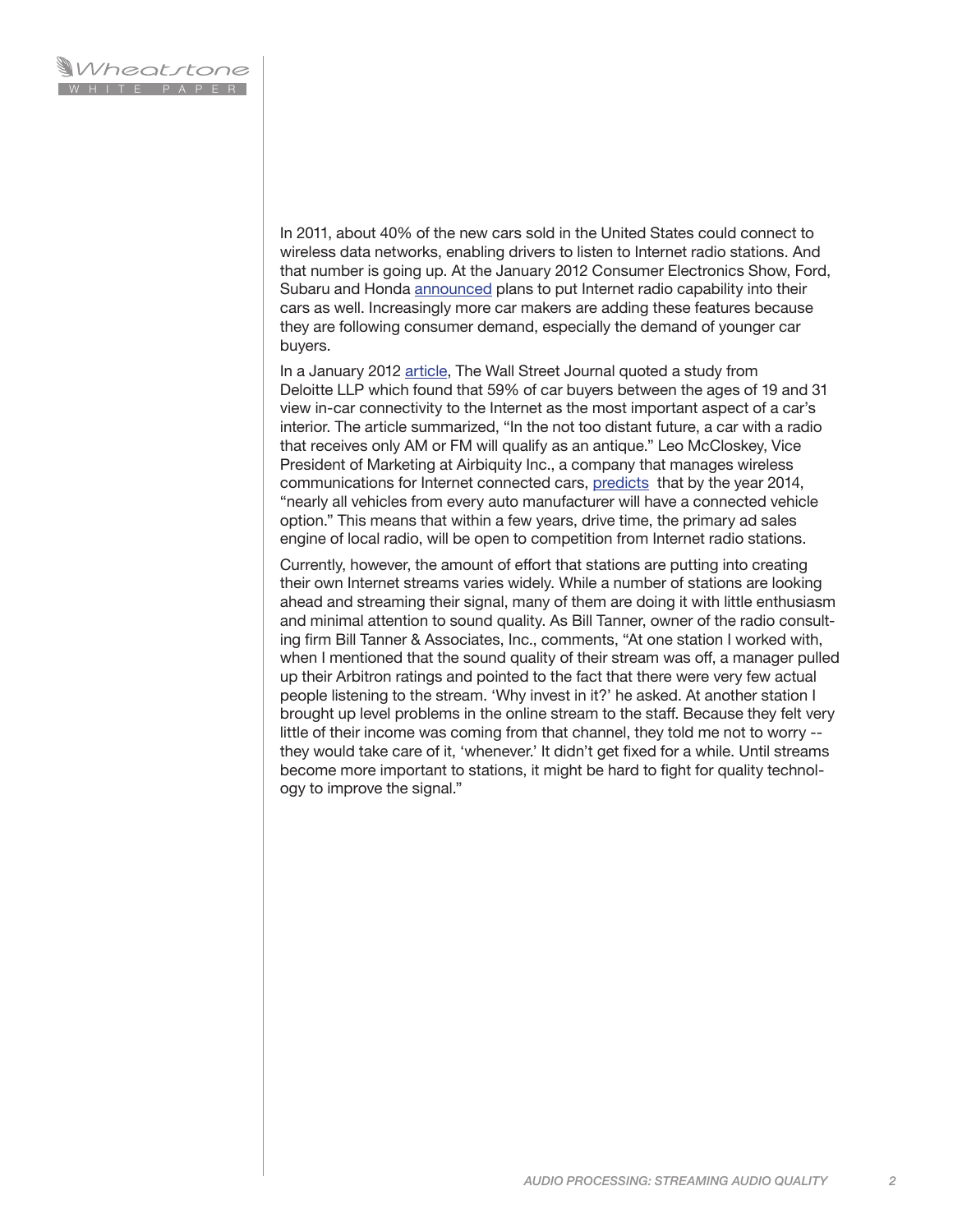The divide between stations that do and do not believe in the potential of streaming was well documented in a recent study by Alethea Research. When radio station personnel were asked which of the many new technologies they could deploy had the best chance of making money for their station, streaming led the pack by a wide margin, with 30.9% saying they thought it had the best chance of generating new revenue. But while respondents see streaming as the option with the most potential, they are less sure about when – if ever -- that potential will be realized.



When the same radio station personnel were asked how soon streaming would enable them to charge (more) for advertising, about one quarter said they could do this right now, (26.9% for standalone stations, 28.5% for group owned stations), and about a third thought they could do it within 3 years (31.1% for standalone stations, 38.5% for group owned stations). But about another third (31.9% for stand-alone stations and 22.3% for group owned stations) said they thought streaming would "never" enable a station to make more money on advertising sales. "Never" is a long time. As you can see from the chart below, this is a big divide.

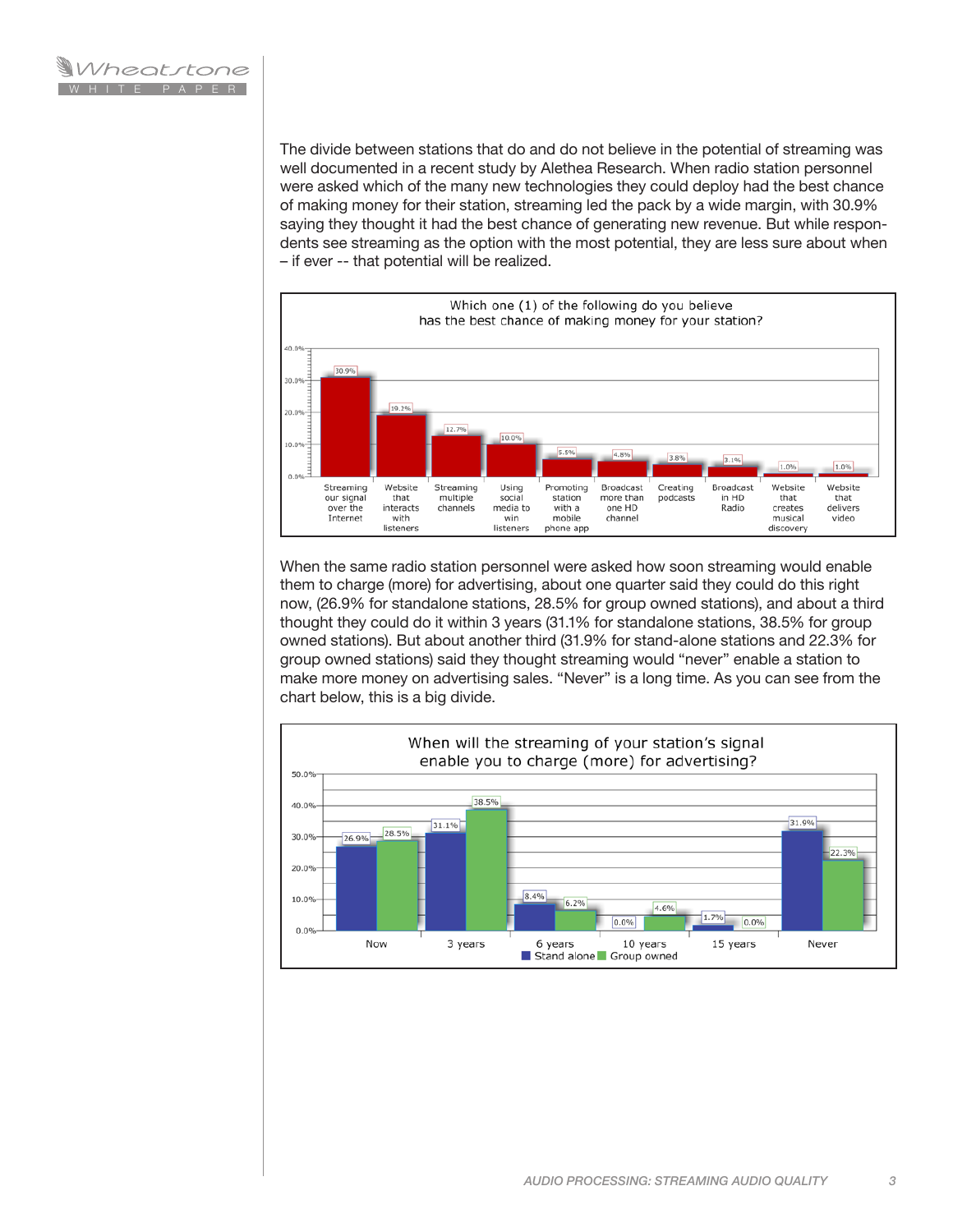As I interviewed radio station personnel about the audio quality of their streams, I found a stark contrast between organizations that had a business rationale for streaming and those that did not. At stations where streaming could be described as a money maker, investment in sound quality was high because, in many cases, sound quality is actually more important to the business success of an online stream than it is for an over-the-air signal.

## Where's the money?

Ironically, one way to see the commercial potential of streaming is in public radio. In another study by Alethea Research which asked about the monetization of technology at public radio stations, streaming was found to be an exceptional help at fund raising.

When public radio station personnel were asked how soon they would have enough streaming listeners to sell sponsorships, there were mixed results, just as in the previously mentioned Alethea study on commercial stations. At public stations, 37.2% of respondents said they have enough streaming listeners to help sell sponsorships now; 31.1% thought they would have enough streaming listeners to help within three years; 18.6% within six years, etc. However, when respondents were asked how soon they would have enough streaming listeners to help with fund raising, almost two thirds (65.3%) said "now."



To be effective at fund raising, streaming needs to reach a smaller number of higher value listeners who become donors, not the mass numbers of listeners that advertisers or sponsors are looking for. Given the extra programming that public stations typically offer online, it is natural for a station's most passionate listeners to gravitate toward Internet listening, where more programming from a station is available. What makes streaming work as a money maker is its ability to give extra value to a focused group of higher value listeners, in this case listeners who are potential donors.

Can this business model work at a commercial radio station? According to Bill Goldsmith, it can. Goldsmith is the co-owner of Radio Paradise, an online-only eclectic rock radio station with listeners from around the world. His station has been profitable for many years. He does not sell advertising and relies on contributions from listeners for all the station's funding.

When a station has a business model which targets a specific audience, unless audio quality is competitive with other programming which targets the same audience, listeners will be lost. For this reason, Goldsmith pays careful attention to audio quality. He reports, "Our sound quality is one of the reasons we are as popular as we are. This is one of the consistent reasons listeners give us for tuning in, second only to the selection of music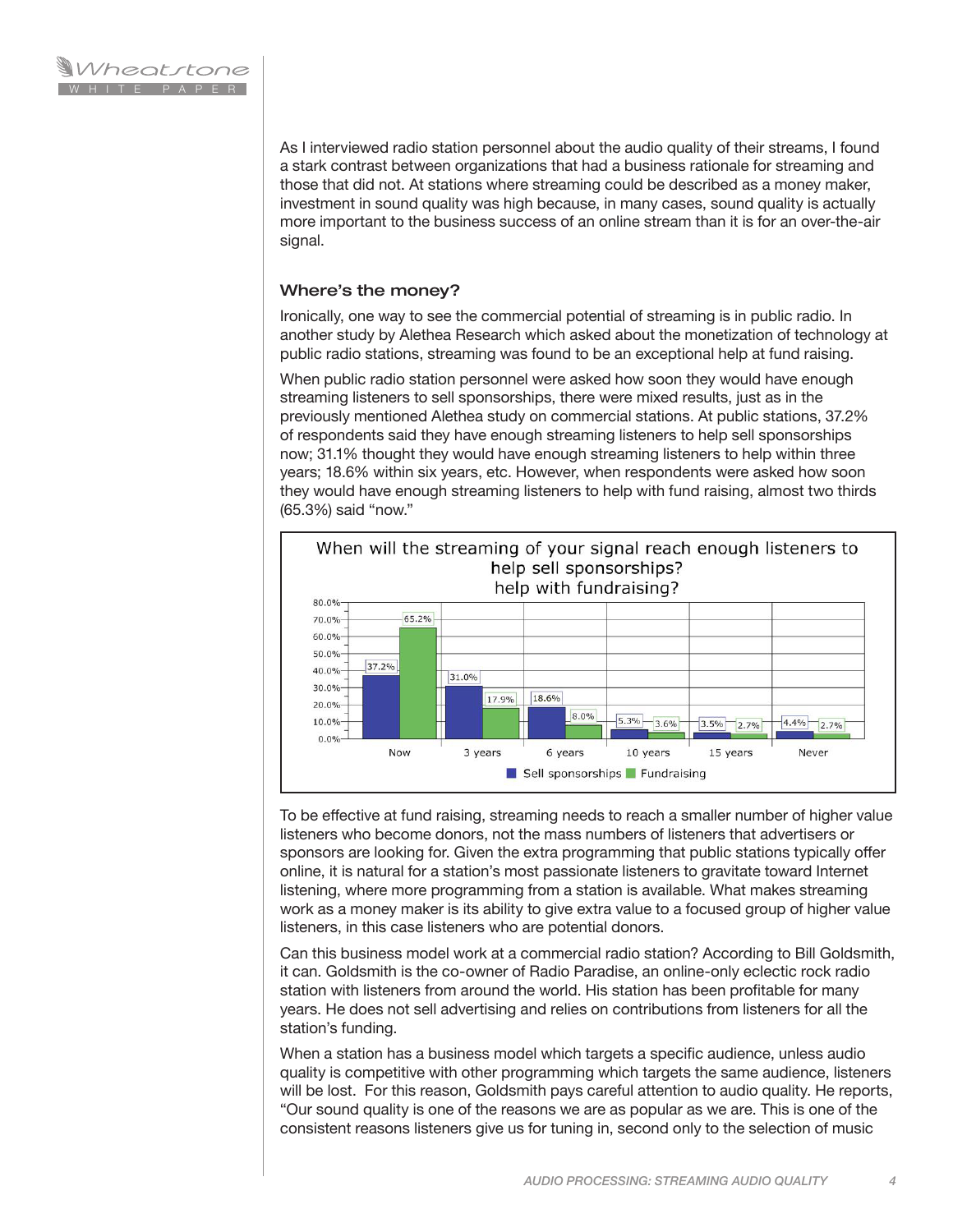we play. We often get the comment that our station sounds better than their iPod music library does. In most cases that's true because we take really great care in encoding our streams and we do a significant amount of dynamics processing."

Some stations are finding value in streaming even when it does not directly contribute to media sales. Paul Maloney, editor of RAIN: Radio And Internet Newsletter, explains: "Many local stations, which have small streaming audiences, use it as branding for the station and a way to deliver extra programming to listeners." Maloney gives these examples:

- If listeners like a morning show, it can be streamed as a loop throughout the day
- If listeners are in an office without good over-the-air reception, they can listen to the station online
- Extra programming (for example, more in-depth interviews, etc.) can be streamed
- If listeners are out of town they can listen online
- Stations can post videos of what's going on in the studio

Continues Maloney, "With this model, the stream itself is just a small part of extending the broadcaster's brand online. All of this drives a social media program which can help engage more listeners." More listeners equal higher ad rates.

Some believe that this social part of radio can be used as incentive to sell advertising. Because radio is on during the day in offices and homes, it has a unique opportunity to drive social interaction. Live radio has always looked to interact with listeners using call-ins and contests. Now, social and electronic media provide avenues to expand this kind of interaction. DJs can encourage listeners to Tweet, text, and post on Facebook. When listeners are in front of an office or home computer they can easily send email or visit a station's web pages. When this kind of interactivity is documented and presented to media buyers it becomes evidence of customer engagement, which they highly value in today's crowded media markets.

In a recent issue of Media Life Magazine, an online publication for media buyers, Bill Cromwell [writes,](http://www.medialifemagazine.com/artman2/publish/social-media/Social-media-s-real-impact-is-on-old-media.asp) "Radio is really the original social medium. It has always had a close connection with listeners, through on-air promotions delivered by DJs to remote broadcasts that highlight local events and businesses.

At a time when traditional radio is worried about the threat of online music services like Pandora, social media has actually given radio a chance to strengthen those community ties and emphasize the personal nature of radio that online music services cannot replicate."

Mark Ramsey, president of MRM, a media research and strategy consulting company, encourages stations to develop a more direct strategy for making money: "Many stations are just streaming because they think they need to be streaming, but have no revenue model associated with it. Why would you stream to just one person unless you have a model which allows you to monetize what you're doing?" He challenges his clients to think outside the box and consider opportunities beyond just streaming their existing over-the-air signal: "The question isn't, 'should I stream my station or not,' the question is, 'am I in the business of providing audio content to people regardless of the channel in which it's provided'."

Ramsey advises his clients to start with a clean sheet of paper and come up with a streaming business plan: "Stations are doing many things -- some have Christmas channels, some will loop their morning shows. But everything should flow from some kind of a business logic which takes into account what marketplace opportunities are, what strengths and weaknesses of the radio brand are, what assets you have at your disposal, how much you want to invest, and what your competitive advantage is."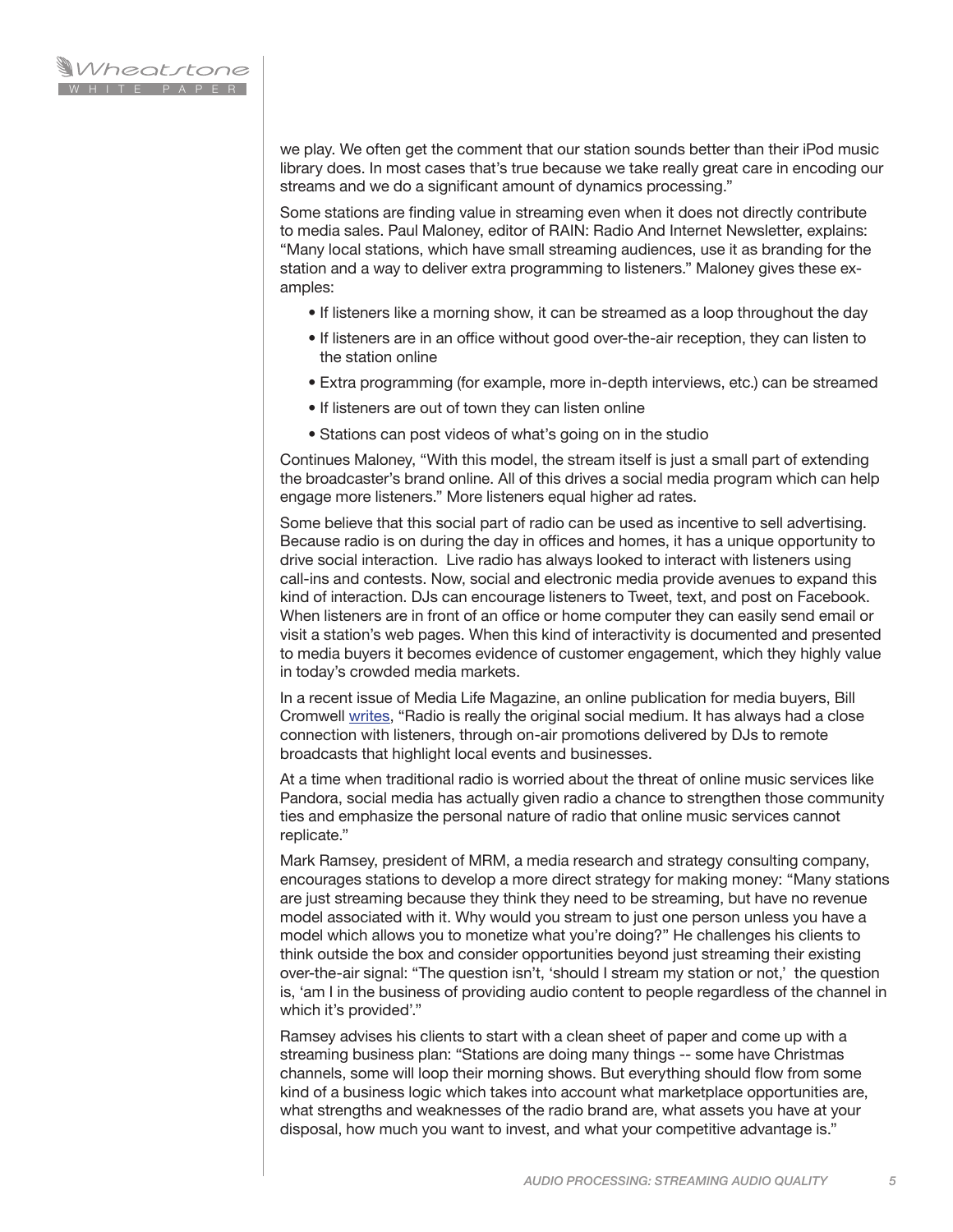Gary Kline, Senior VP of Engineering at Cumulus Media, cautions that a streaming plan needs to extend beyond technology: "Just implementing technology does not assure profitability. None of these technologies will make money for your station unless they are combined with the right tools to monetize them. You need to have the right people, resources, technology training, sales training, and company-wide education. For example, what good is a large investment in streaming going to do for you if your sales force is not prepared to properly sell or monetize it?"

#### Winning streaming listeners with audio quality

When a station has a business plan to monetize its stream, part of the plan is to identify a target audience. Because there are competitors for every audience, audio quality and audio processing of the stream can be optimized to compete against them. Says Bill Tanner, "A question a station manager should ask, as cars get more Internet savvy and listeners spend more time on services like Pandora is, 'How will my streamed signal sound when it is stacked against those of Internet services?' If the same song sounds better on one stream over another, listeners will migrate to it. This is true with local overthe-air-radio, but with Internet radio there is a big difference. Instead of having a few local stations to compete, there can be hundreds of competing streams."

Larry Langford, Chief Engineer and Owner of WGTO AM-FM, suggests that audio processing can help a station's stream sound better than some online services: "When you listen to Pandora, you listen to anything that you want to pick, so the processing has to accommodate many formats. We tune our processing to match the music format and era we are playing. With a broad based service it will be harder to process for each particular music style."

According to Bill Goldsmith, the need to be competitively loud is much less important with streaming because listeners are not set up for the kind rapid button punching that over-the-air radio tuning has: "With less side-by-side station comparisons, having the biggest sound on the dial is less important," explains Goldsmith. "We do not use aggressive multiband clipping or hard limiting that an FM station might use because our goal is not to be loud, but to provide a really good sounding clean signal -- a signal not inferior in any way to an FM signal." But some things Goldsmith does are similar to traditional radio: "We do the same things as an FM station to achieve consistency from song to song. A lot of our station's listeners are at work, so the AGC action of our processing makes it less likely that something is going to suddenly jump at them or that the sound will disappear into the ambient noise."

The good news with processing a streamed signal is that there may be less background noise to overcome. Says Larry Langford, "If you are listening to an FM signal on the edge of a station's coverage area there could be a co-channel interference. You can increase loudness to reduce that effect. But if you are streaming with a decent speed, you are pretty much dealing with a clean plate. You will not need loudness to work against background noise. This can give more latitude to think about the texture and feel of the sound, freeing you up to work more on the dynamics of the sound and achieve the best quality sound for your format." Because a lot of streaming is listened to in offices, he advises that processing should be adjusted for longer listening sessions: "With streaming, it is very important to process for high TSL [time spent listening]. Because you want listeners to set to your station and leave it there, processing should be adjusted so there is as little listener fatigue as possible. I would go for a smooth sound rather than edgy and loud, so people listen longer."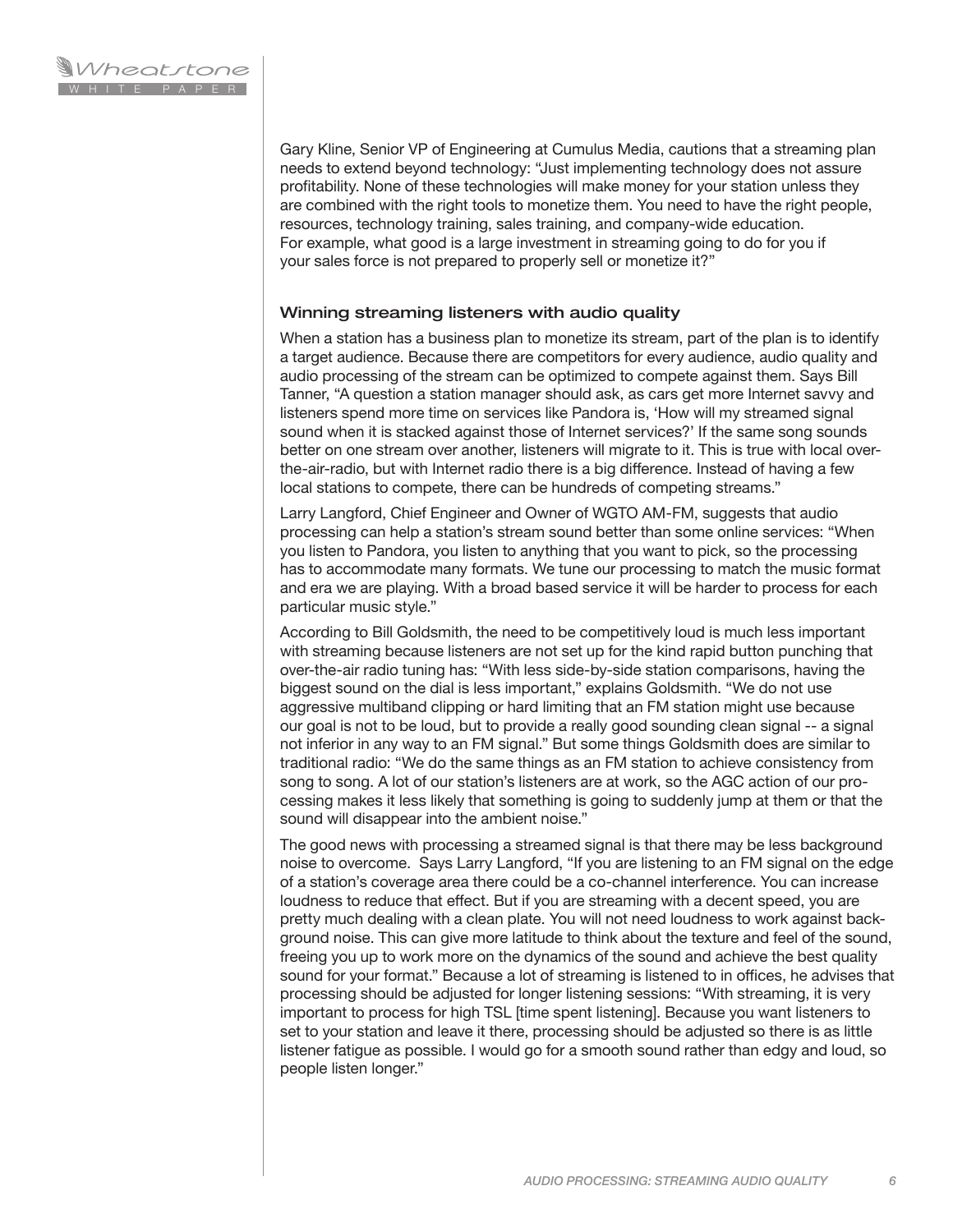According to Joshua Pierce, Chief Engineer at Blue Ridge Broadcasting/Media Tech Inc., his facility sends out two streams which are processed differently, one for computer listening and one for mobile devices: "Our assumption is that our mobile stream is being listened to through external devices, such as car sound systems, so we process for more dynamic listening. By contrast, our stream for computer listening is processed with the assumption that it is being played on small computer speakers."

Competitive pressure affects the use of processing. In Finding #2 we saw how larger market stations put more emphasis on loudness than stations in smaller markets. Here we see similar motivation, as stations in larger markets feel they must adjust processing more often to stay ahead of the competition.

### A look ahead

As radio personnel look to the future, they see streaming gaining listeners at a slow but steady rate. However, as we see in the chart below from the Alethea study of radio station personnel, few believe their station will have more online than over-the-air listeners in the near future; in time, however, the forecast changes. If we add the number of respondents between now and 15 years from now who forecast more online than over-the-air listeners, we see a majority. After 15 years, the total for stand-alone stations is 61.3%; for group owned stations, 54.8%.



In this chart we see a number of pioneering radio stations who are "Now" making money at streaming (15.5% for stand-alone stations and 4.7% for group owned). Some are targeting their most enthusiastic listeners for extended engagement, some are targeting a local audience of higher value listeners, and some are targeting a national or international audience by offering a unique programming format. Many of the pioneers profiting from streaming today take advantage of its ability to target audiences economically anywhere in the world.